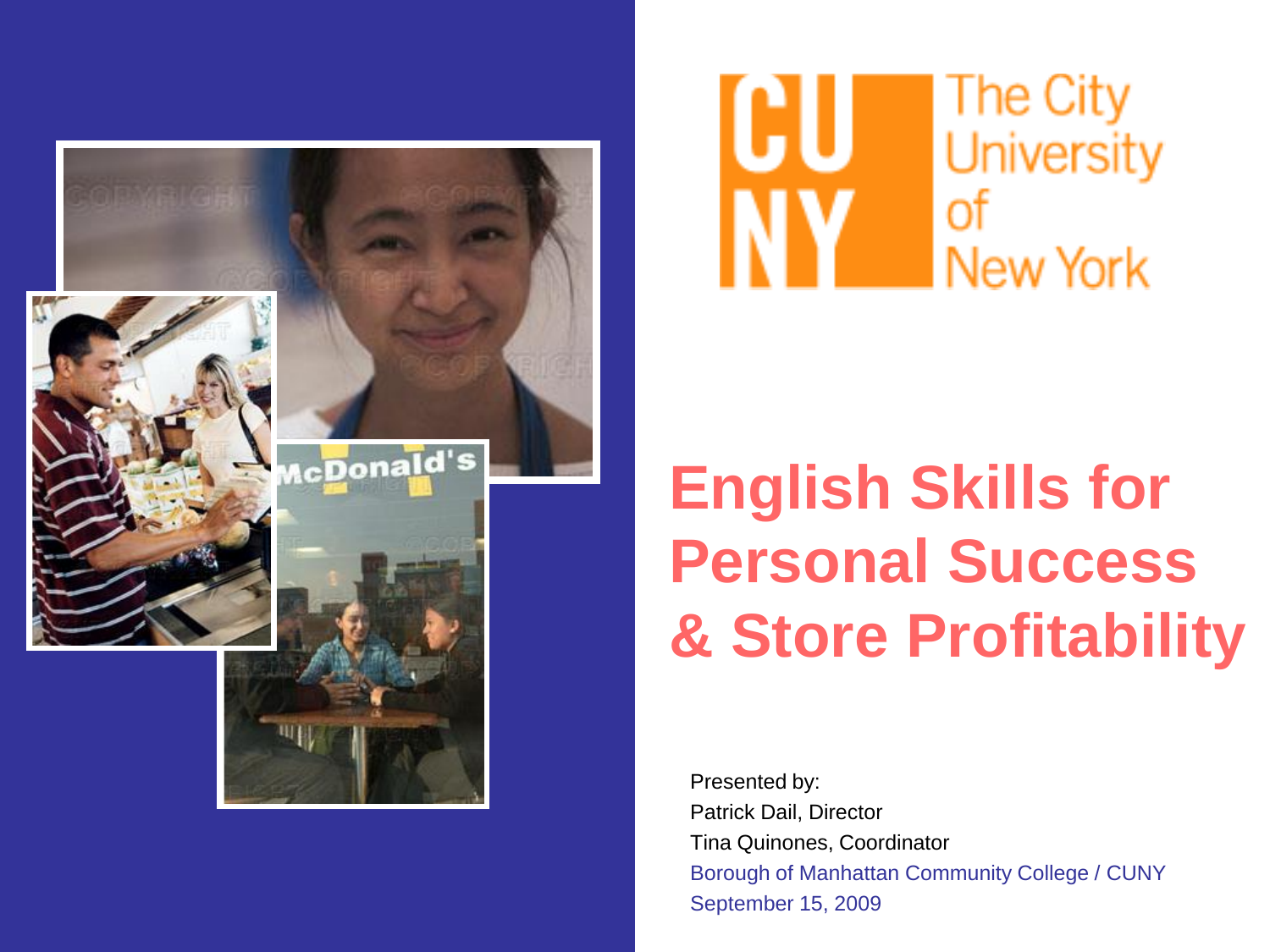# CUNY's VESL Demonstration Project Goals

#### Grant Goals:

1.) To identify the English language **benchmarks** for the retail/service industry. Knowing the needs of the industry will make it easier to prepare and assess potential immigrant workers wishing to enter the field.

2.) To **develop** an easy-to administer and appropriate assessment tool that can be used by industry to measure the English language skills of potential immigrant workers.

3.) To **partner** with employer community to develop industry-specific curriculum and training that can upgrade the English language and occupational skills of eligible immigrant workers in an accelerated manner.

4.) To **demonstrate** proficiency in English as a key to retention and advancement in the retail sector.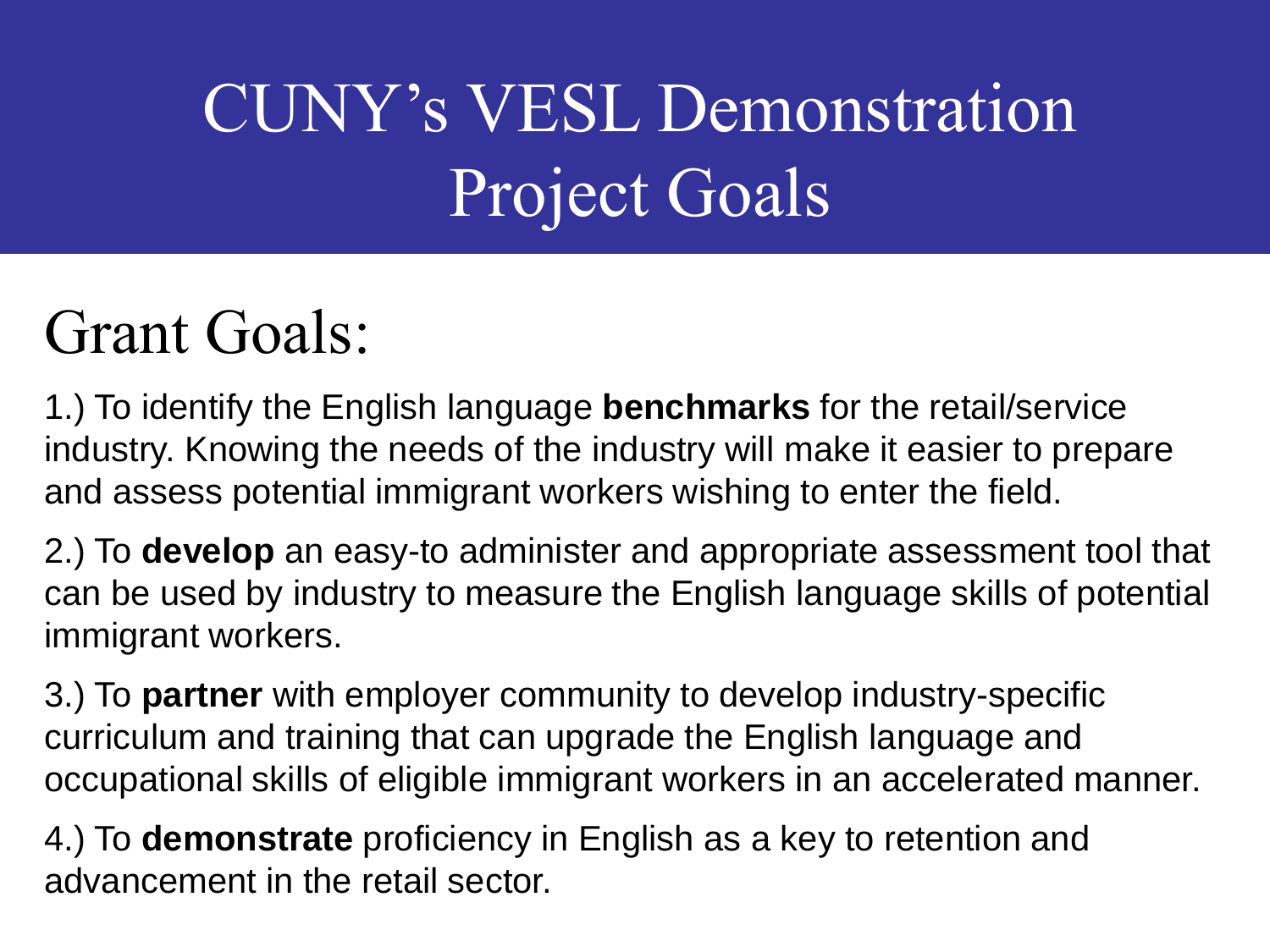# Background on CUNY & BMCC

#### CUNY is:

- the largest Urban University in the United States
- serving 480k+ learners annually, and growing
- comprised of 23 campuses & professional schools
- a culture of collaboration on academic & workforce projects

### BMCC is:

- serving 22,400 degree-seeking & 8,000 ACE learners annually
- delivering 13 A.A.S. programs, 5 A.A. programs and 7 A.S. programs
- where students from 155 countries come to learn, speaking 42 languages
- national leader in awarding 2-yr degrees: Latino & African-American students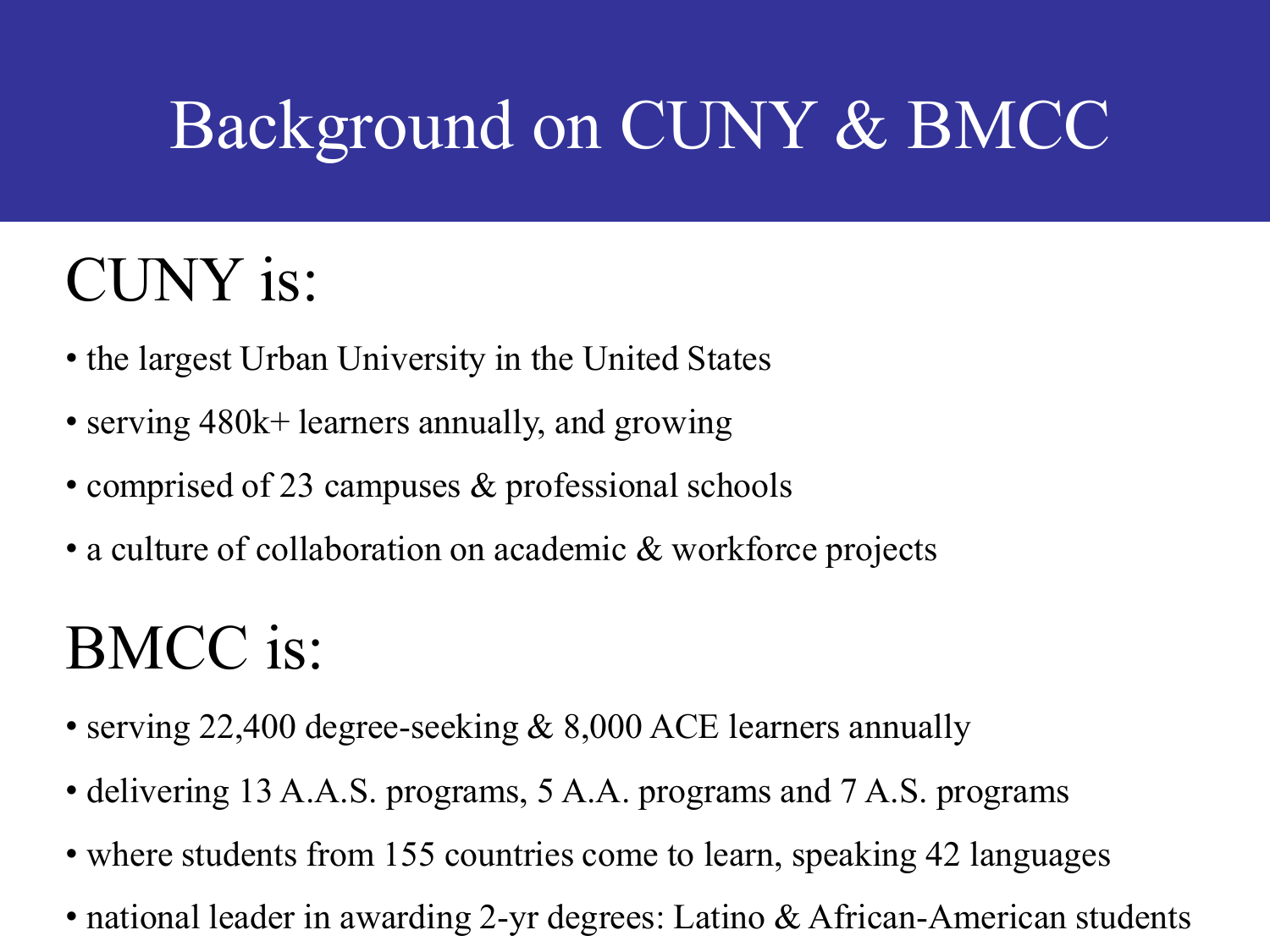Four Approaches:

CUNY Campus: Strategic Partner:

BMCC McDonald's

College of Tech. CAMBA

Kingsborough CC Grocers

LaGuardia CC Duane Reade & Crystal Windows

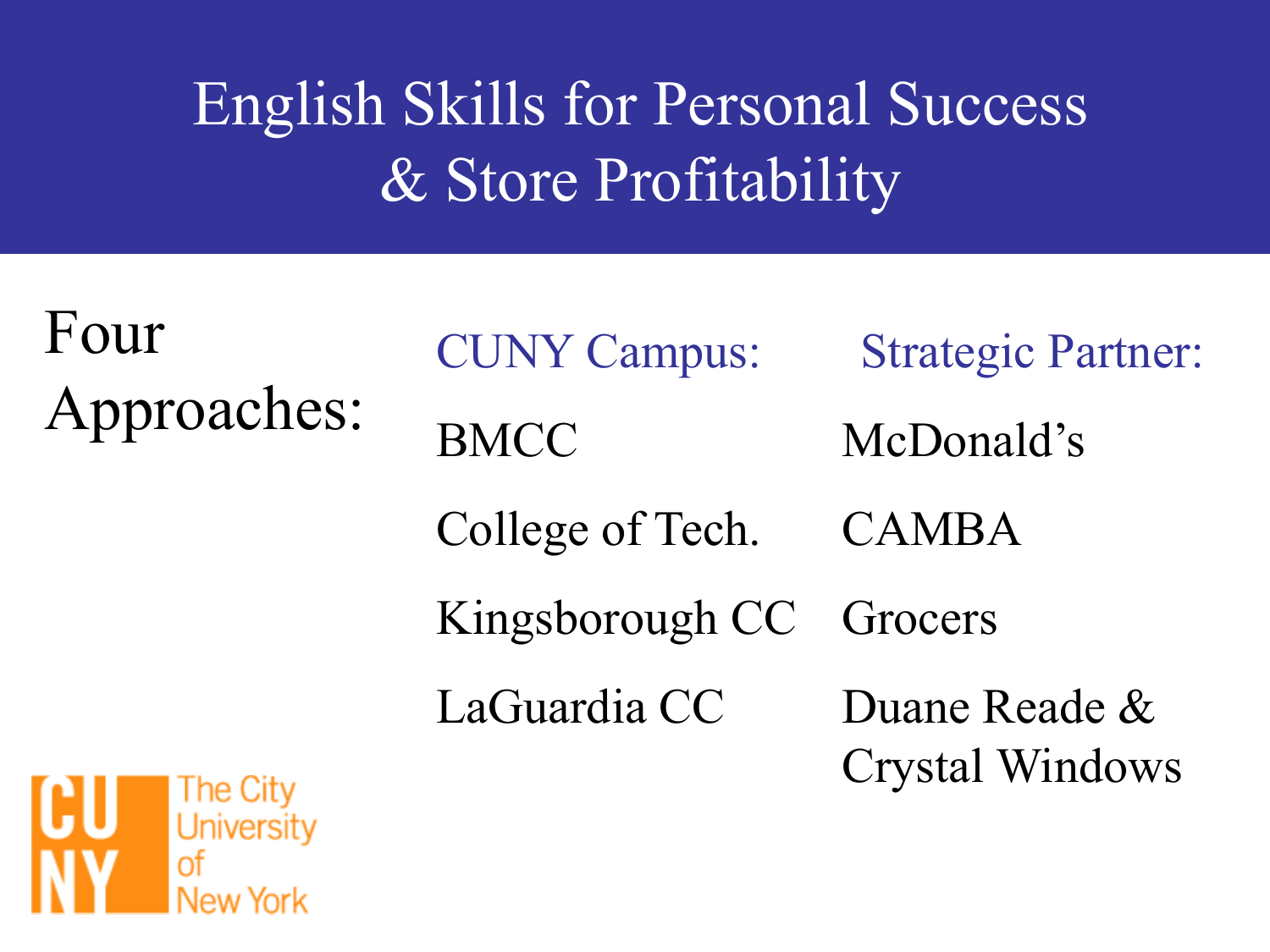### Partner Responsibilities:



- Curriculum Development
- Employee Pre- and Post-Assessment for Placement and Success Tracking
- Instructor Hiring & Training
- Course Delivery
- Report to US Department of Labor



- Identify Training Candidates
- Participants at regular hourly wage • Compensate Training
- May/May not be asked to host the training activity

Leveraged Funds  $=$  CUNY  $\&$  Employers were required to contribute "in-kind" to the project at roughly \$.60:\$1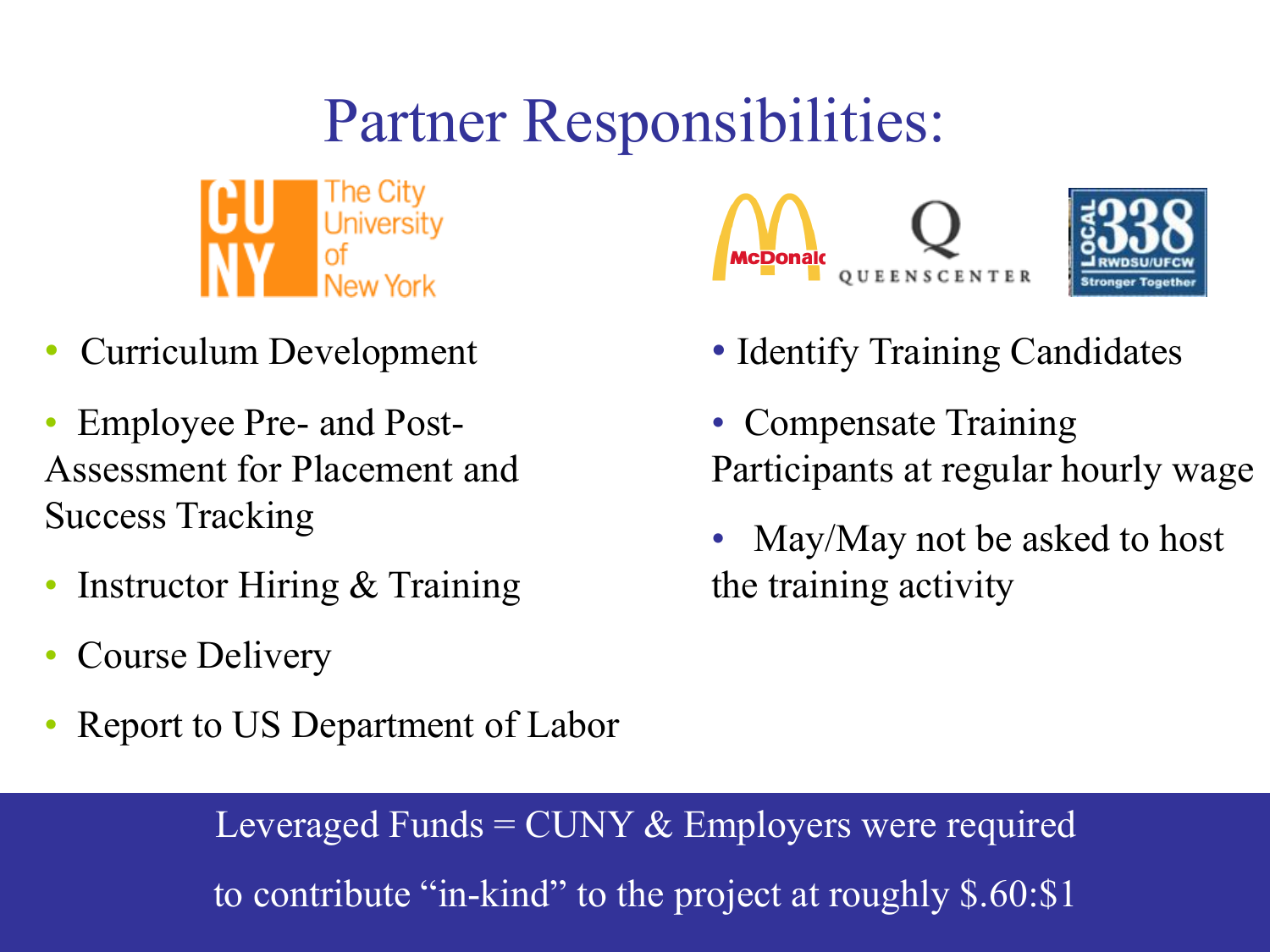Project Outcomes:



- 257 learners enrolled (107% of goal)
- 17 training cycles conducted (170% of goal)
- • 76% of participants completed training (195 of the 257, vs. 80% project goal)
- 86% of completers showed growth (167)
- 39.5% grew 2 NRS levels or more (77)
- learners ethnic heritage: 62% Latino, 13% Chinese, 13% Eastern European, 8% Caribbean
- 2,720 instructional hours provided
- development thru US DOLETA funding • 41,120 hours dedicated to employee learning &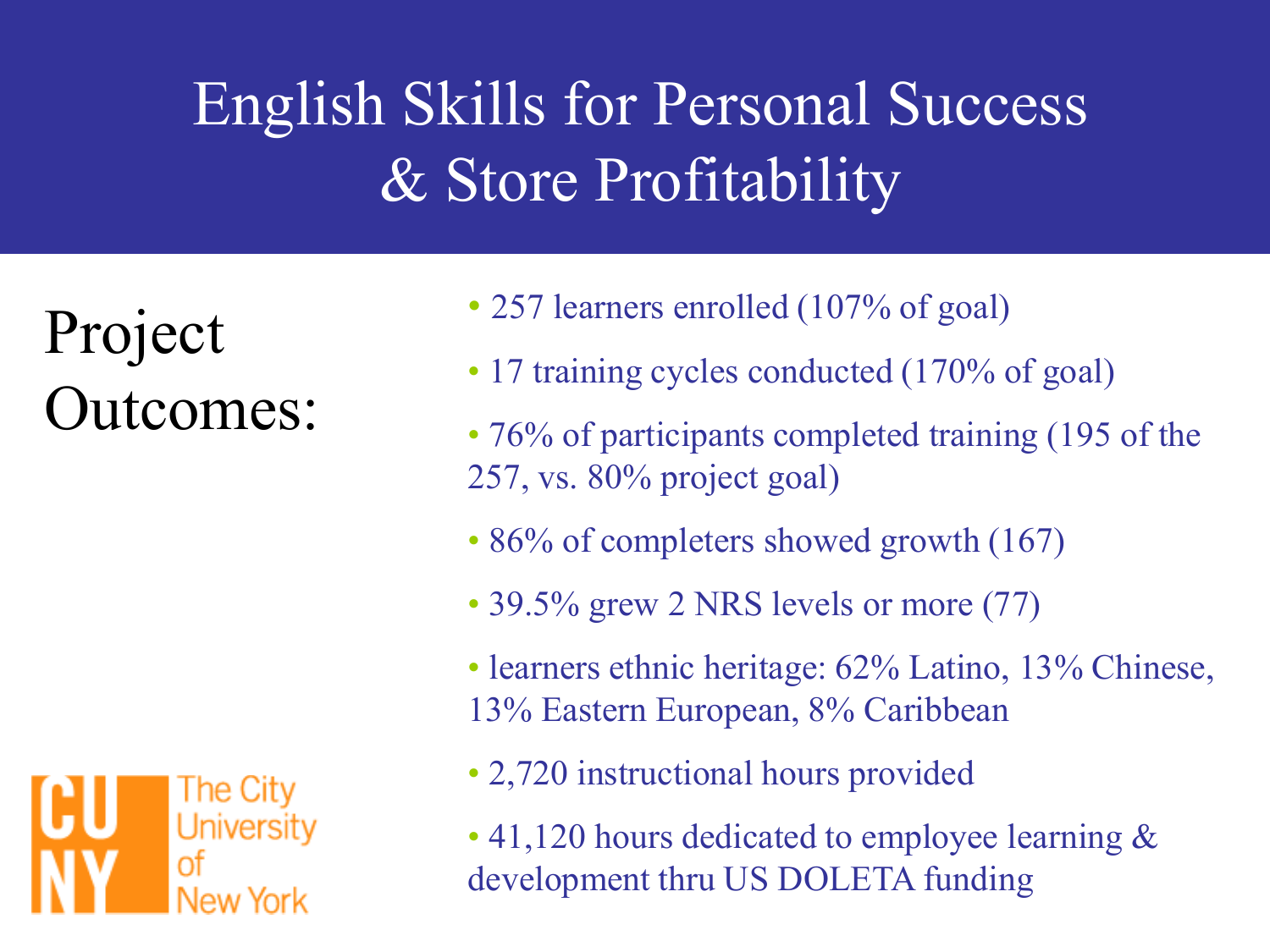#### VESL Project Timeline: